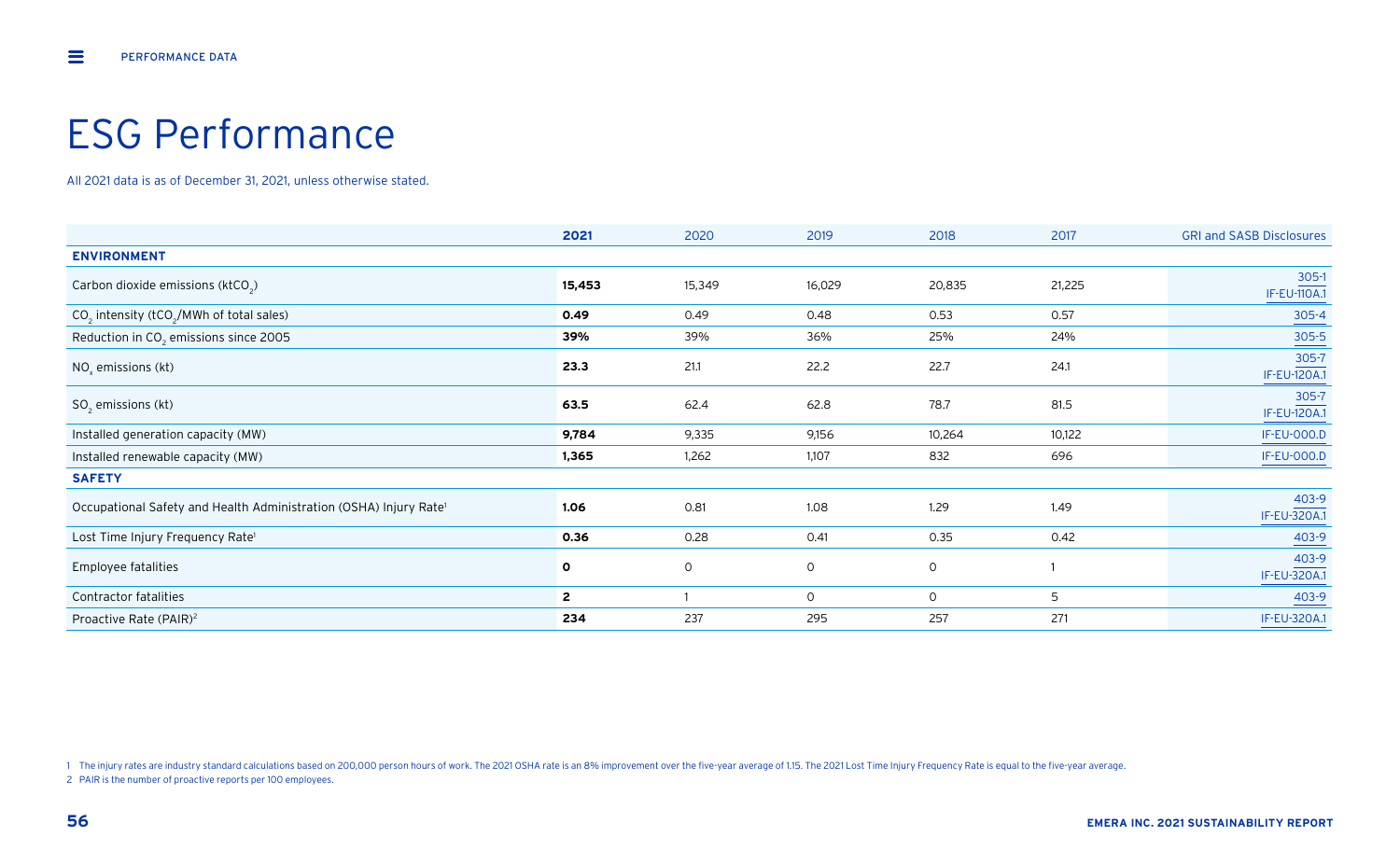|                                                                                                  | 2021                          | 2020                                                    | 2019                          | 2018                       | 2017                        | <b>GRI and SASB Disclosures</b> |
|--------------------------------------------------------------------------------------------------|-------------------------------|---------------------------------------------------------|-------------------------------|----------------------------|-----------------------------|---------------------------------|
| <b>TEAM</b>                                                                                      |                               |                                                         |                               |                            |                             |                                 |
| Number of employees                                                                              | 7,100                         | 7,100                                                   | 7,300                         | 7,500                      | 7,500                       | $102 - 8$                       |
| Employee turnover rate                                                                           | 7.70%                         | 5.20%                                                   | 6.80%                         | 7.50%                      | 5.90%                       | 401-1                           |
| Women in workforce                                                                               | 30%                           | 30%                                                     | 30%                           | 29%                        | 28%                         | 405-1                           |
| Percentage of all employees that identify as minorities <sup>3, 4</sup>                          | 25%                           | 23%                                                     | $\overline{\phantom{0}}$      | $\overline{\phantom{0}}$   | $\overline{\phantom{0}}$    | $405-1$                         |
| Percentage of employees that identify as underrepresented <sup>5</sup> (Canada and US)           | 12%                           | 10%                                                     |                               | $\overline{\phantom{0}}$   | $\overline{\phantom{0}}$    | 405-1                           |
| Women on Emera's senior leadership team <sup>6</sup>                                             | 34%<br>(45% at<br>Emera Inc.) | 34%<br>(41% at<br>Emera Inc.)                           | 34%<br>(43% at<br>Emera Inc.) | 33%<br>(43%<br>Emera Inc.) | 39%<br>(Emera Inc.<br>only) | $405 - 1$                       |
| Percentage of management and senior leadership that identify as minorities <sup>3, 4, 6, 7</sup> | 19%                           | 15%                                                     | -                             | $\overline{\phantom{0}}$   | $\overline{\phantom{0}}$    | 405-1                           |
| Percentage of Emera Inc. Board that identify as minorities <sup>3</sup>                          | $-8$                          | $\overline{\phantom{0}}$                                | $\overline{\phantom{a}}$      | $\overline{\phantom{0}}$   | $\overline{\phantom{a}}$    | 405-1                           |
| Employee Engagement Rate <sup>9</sup>                                                            | 83%                           | Employee survey<br>postponed in 2020<br>due to COVID-19 |                               | 81% <sup>10</sup>          | -                           |                                 |

3 The term "minority" is based on the local definition in each of the jurisdictions where we operate.

4 In addition to the self-identification data gathered from employees in the US, in 2020 we also began gathering anonymous, voluntary self-identification data from our teams in Canada. As of December 31, 2021, 59 per cent process for the Caribbean was better defined in 2021 to align with the US and Canada. As a result, it was determined that they were not completing self-identification as it relates to the newer definition.

5 Underrepresented groups defined as LGBTQ+, veteran, person with disability. In 2020, we reported a veteran-only US highlight which has now been incorporated into the updated highlight.

6 Senior leadership is defined as Director level and above.

7 Management is defined as supervisors, managers and senior managers.

8 Defined as Indigenous, a member of a visible minority, or as having a disability or other diverse characteristics apart from gender. We began gathering anonymous, voluntary self-identification data from our Board of Dire as diverse. See pp. 39–40 on Board Diversity, in Emera's 2022 Management Information Circular, for more information.

9 The Employee Engagement Survey is conducted every two years.

10 This number was corrected from our 2020 Sustainability Report. Updated from 83% to 81%.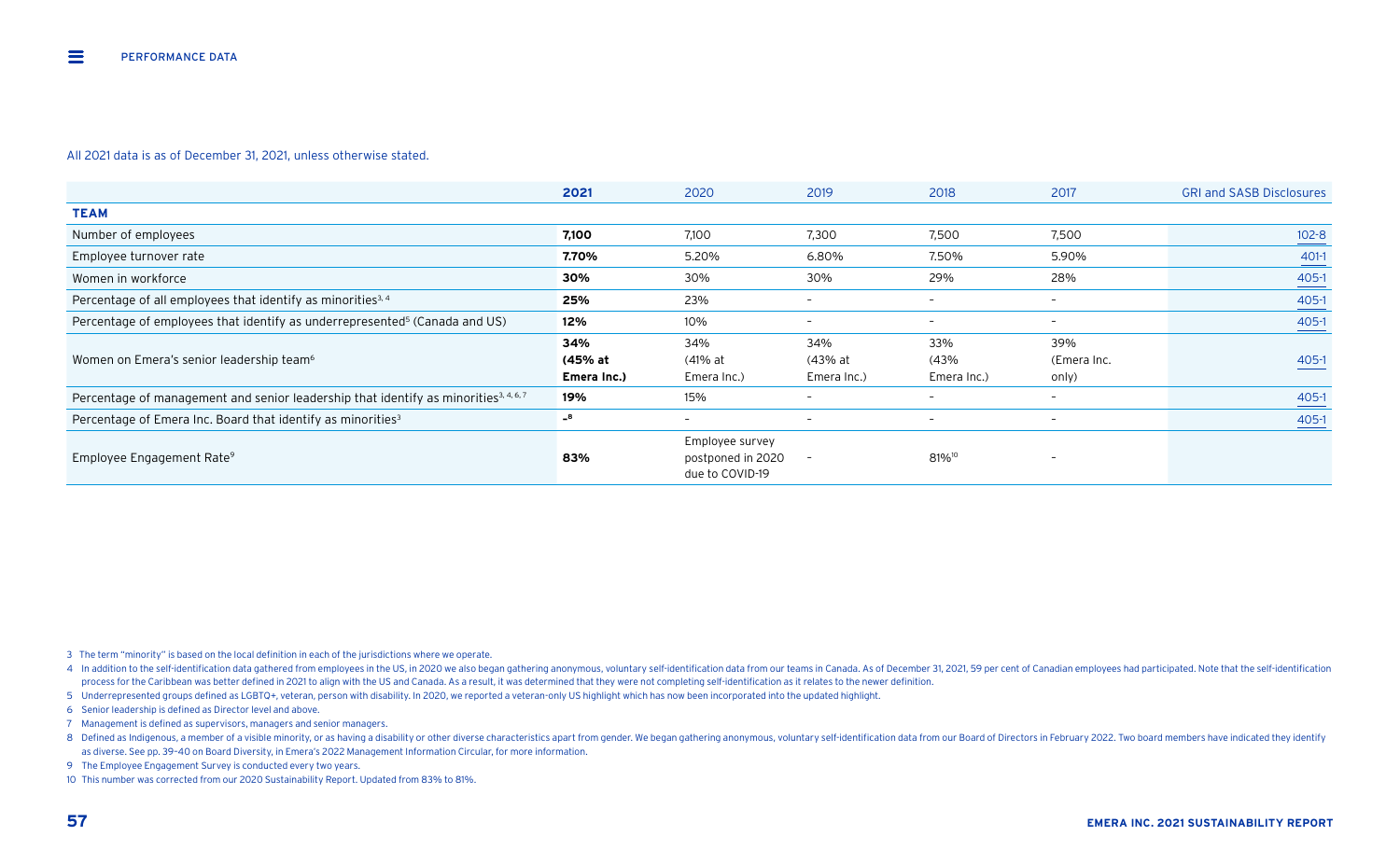|                                                                                                                  | 2021                                                                                                                                                                             | 2020                                                                              | 2019                                                                                                                                            | 2018                                                                                                          | 2017                                     | <b>GRI and SASB Disclosures</b>          |
|------------------------------------------------------------------------------------------------------------------|----------------------------------------------------------------------------------------------------------------------------------------------------------------------------------|-----------------------------------------------------------------------------------|-------------------------------------------------------------------------------------------------------------------------------------------------|---------------------------------------------------------------------------------------------------------------|------------------------------------------|------------------------------------------|
| <b>TEAM</b>                                                                                                      |                                                                                                                                                                                  |                                                                                   |                                                                                                                                                 |                                                                                                               |                                          |                                          |
| <b>Employer of Choice</b>                                                                                        | Canada's Top 100<br><b>Employer and a Top</b><br><b>Employer for Youth;</b><br><b>Atlantic Canada's</b><br><b>Top Employers;</b><br><b>Nova Scotia's Top</b><br><b>Employers</b> | Canada's Top 100<br>Employer<br>One of Canada's top<br>100 employers for<br>youth | Canada's Best<br>Employers (Forbes);<br>Canada's Top<br>100 Employers;<br>Atlantic Canada's<br>Top Employers;<br>Nova Scotia's Top<br>Employers | Canada's Best<br>Employers (Forbes);<br>Atlantic Canada's<br>Top Employers;<br>Nova Scotia's Top<br>Employers | Canada's Best<br>Employers (Forbes)      |                                          |
| <b>CUSTOMERS AND RELIABILITY</b>                                                                                 |                                                                                                                                                                                  |                                                                                   |                                                                                                                                                 |                                                                                                               |                                          |                                          |
| Number of customers                                                                                              | 1,530,000<br>(Electric)<br>990,000 (Gas)                                                                                                                                         | 1,509,000<br>(Electric)<br>966,000 (Gas)                                          | 1,646,000<br>(Electric)<br>940,000 (Gas)                                                                                                        | 1,617,559<br>(Electric)<br>921,705 (Gas)                                                                      | 1,573,659<br>(Electric)<br>902,553 (Gas) | <b>IF-EU-000.A</b><br><b>IF-GU-000.A</b> |
| SAIDI<br>(System Average Interruption Duration Index) (including significant weather event days) <sup>11</sup>   | 4.98                                                                                                                                                                             | 4.01                                                                              | 18.53                                                                                                                                           | 8.37                                                                                                          | 13.82                                    | <b>IF-EU-550A.2</b>                      |
| SAIDI (excluding significant weather event days) <sup>11</sup>                                                   | 3.16                                                                                                                                                                             | 2.60                                                                              | 3.49                                                                                                                                            | 3.25                                                                                                          | 2.80                                     | <b>IF-EU-550A.2</b>                      |
| <b>SAIFI</b><br>(System Average Interruption Frequency Index) (including significant weather<br>event days) $11$ | 2.76                                                                                                                                                                             | 2.44                                                                              | 3.44                                                                                                                                            | 3.48                                                                                                          | 3.04                                     | <b>IF-EU-550A.2</b>                      |
| SAIFI (excluding significant weather event days) <sup>11</sup>                                                   | 2.19                                                                                                                                                                             | 2.03                                                                              | 2.30                                                                                                                                            | 2.40                                                                                                          | 2.20                                     | <b>IF-EU-550A.2</b>                      |
| Number of reportable cybersecurity breaches                                                                      | $\mathbf{o}$                                                                                                                                                                     | $\circ$                                                                           | $\circ$                                                                                                                                         | $\mathsf{O}$                                                                                                  | $\circ$                                  | <b>IF-EU-550A.1</b>                      |
| Number of smart meters installed (electric utilities)                                                            | ~1,400,000                                                                                                                                                                       | 1,100,000                                                                         | 535,000                                                                                                                                         | 287,000                                                                                                       | 209,000                                  | <b>IF-EU-420A.2</b>                      |

11 Based on the IEEE Standard 1366-2012, which includes the beta method for calculating major event days.

12 Emera is required to comply with rules and standards relating to cybersecurity and information technology, including those mandated by bodies such as the North American Electric Reliability Corporation and the Transport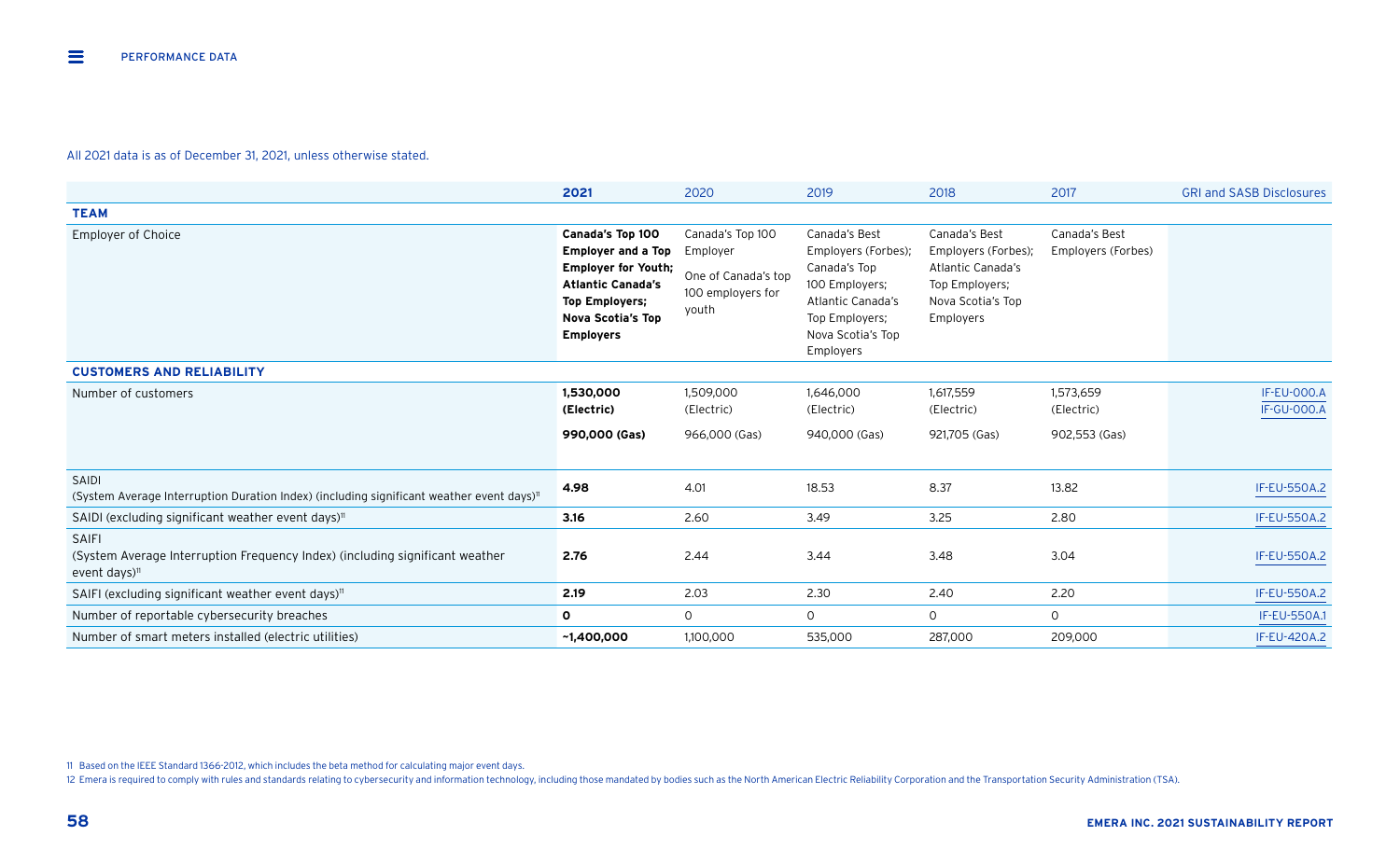|                                              | 2021                                                                                                                                                                                                                                                                                                                                                                                                                        | 2020   | 2019    | 2018    | 2017    | <b>GRI and SASB Disclosures</b> |
|----------------------------------------------|-----------------------------------------------------------------------------------------------------------------------------------------------------------------------------------------------------------------------------------------------------------------------------------------------------------------------------------------------------------------------------------------------------------------------------|--------|---------|---------|---------|---------------------------------|
| <b>RELATIONSHIPS</b>                         |                                                                                                                                                                                                                                                                                                                                                                                                                             |        |         |         |         |                                 |
| Community investment (millions of CAD)       | $$13^{13}$                                                                                                                                                                                                                                                                                                                                                                                                                  | \$16   | \$13.40 | \$18.70 | \$18.10 |                                 |
| Employee volunteerism (hours) <sup>14</sup>  | 34,750                                                                                                                                                                                                                                                                                                                                                                                                                      | 40,470 | 42,800  | 38,400  | 32,000  |                                 |
| Economic value distributed (billions of CAD) | \$5.3\$                                                                                                                                                                                                                                                                                                                                                                                                                     | \$4.8  | \$5.1   | \$5.3   | \$5.1   | $201-1$                         |
| <b>CORPORATE GOVERNANCE</b>                  |                                                                                                                                                                                                                                                                                                                                                                                                                             |        |         |         |         |                                 |
| Independent Directors on Emera Board         | 82%                                                                                                                                                                                                                                                                                                                                                                                                                         | 82%    | 82%     | 83%     | 83%     |                                 |
| Women on Emera's Board of Directors          | 36% <sup>15</sup>                                                                                                                                                                                                                                                                                                                                                                                                           | 36%    | 33%     | 33%     | 31%     | 405-1                           |
| Average age of Directors                     | 64                                                                                                                                                                                                                                                                                                                                                                                                                          | 63     | 63      | 63      | 63      |                                 |
| Average tenure of Directors (years)          | 6.9                                                                                                                                                                                                                                                                                                                                                                                                                         | 6.3    | 5.7     | 6.3     | 7.4     |                                 |
| Operating company board independence         | Operating company boards are comprised of Emera leadership and independent local directors. Independent<br>directors are not required, but we believe they add an important level of governance and perspective for the<br>communities we serve. The boards of all our regulated operating companies include independent directors, and<br>almost all of these boards are comprised of a majority of independent directors. |        |         |         |         |                                 |
| Risk management                              | The Board takes a comprehensive and multi-faceted approach to risk oversight. The Risk & Sustainability<br>Committee of the Board oversees management's approach to addressing Emera's Environmental, Social and<br>Governance (ESG) impacts, risks and opportunities which are most important to its business performance and to<br>key stakeholders.                                                                      |        |         |         |         |                                 |
| Board and Director performance               | The Board assesses its effectiveness annually to find ways to improve its performance. It voluntarily discloses<br>the assessment outcome each year as well as the action plan to address findings in the company's Management<br>Information Circular each year.                                                                                                                                                           |        |         |         |         |                                 |
| Director share ownership                     | Directors are required to own a combination of Emera common shares and Deferred Share Units with a market<br>value of three times the annual board retainer.                                                                                                                                                                                                                                                                |        |         |         |         |                                 |

14 Employee volunteer hours are tracked in various ways within our operating companies including through employee giving programs such as Good Neighbour and through self-reporting and tracking.

15 As of May 26, 2022, 42 per cent of Emera's Board Directors are women.

<sup>13</sup> Emera's Community Investment Program was formally audited in 2021 by the London Benchmarking Group (LBG). The LBG Model is the recognized global standard for managing, measuring, and reporting community investment, help disclosure of the value of community investment.